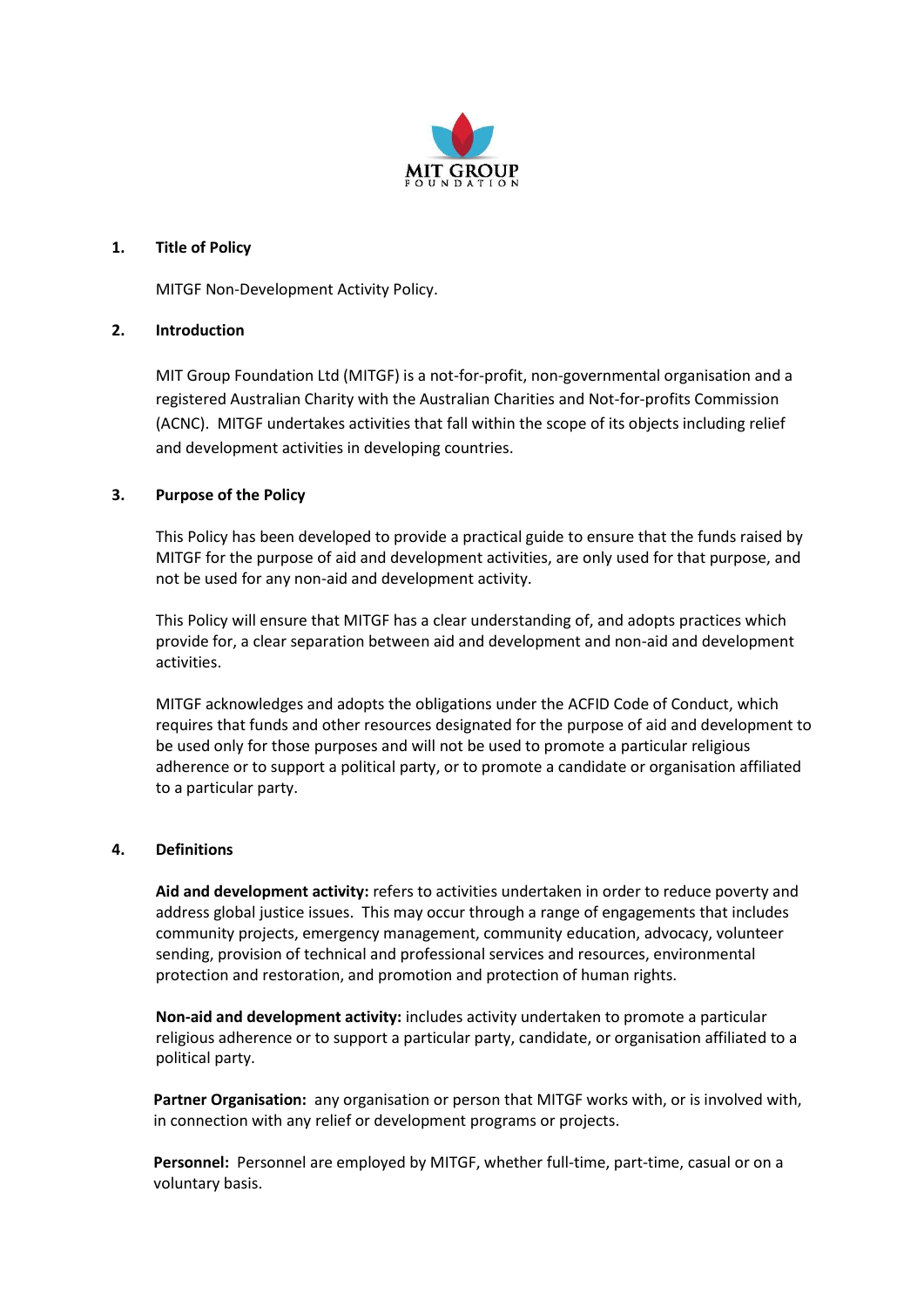# **5. Scope of the Policy**

This Policy applies to all of MITGF's personnel and in connection with any of MITGF's aid and development activity.

## **6. Principles and Procedures**

MITGF shall comply with the following obligations set out in Principle B.1.5 of the ACFID Code of Conduct:

- *(1) Signatory organisations will have a clear separation – through policy or guidelines – between aid and development and non-aid and development objectives and activities based on the definitions of aid and development and no-aid and development activity contained in Section F (Definitions) of the Code.*
- *(2) This separation will be clear in all fundraising, programs and other activities, in public communication and in all reporting including annual reports.*
- *(3) Any fundraising solicitations that include references to both aid and development and non-aid and development activities will provide donors with the choice of contributing to aid and development activity only.*
- *(4) Signatory organisations will ensure that any such separation in fundraising, programs and other activities, in public communication and in reporting, extends to partner and implementing organisations and is documented.*

MITGF shall only support programs which fall within the objects specified in the MITGF – being the provision of relief of poverty and distress of the poor and destitute in developing countries which may include:

- (a) building new schools;
- (b) providing funds for educational materials;
- (c) providing funds for teacher training;
- (d) providing funds for student scholarships;
- (e) providing vocational training for students;
- (f) providing other infrastructure;
- (g) building hospitals and/or medical centres;
- (h) providing operating capital for hospitals and/or medical centres to purchase medical equipment and supplies, and funds to pay for medical staff and ancillary staff;
- (i) providing funds for residential housing;
- (j) providing funds to purchase food and water; and
- (k) providing fund to purchase clothing

The objects specified in the MITGF Constitution do not support non-aid and development activity.